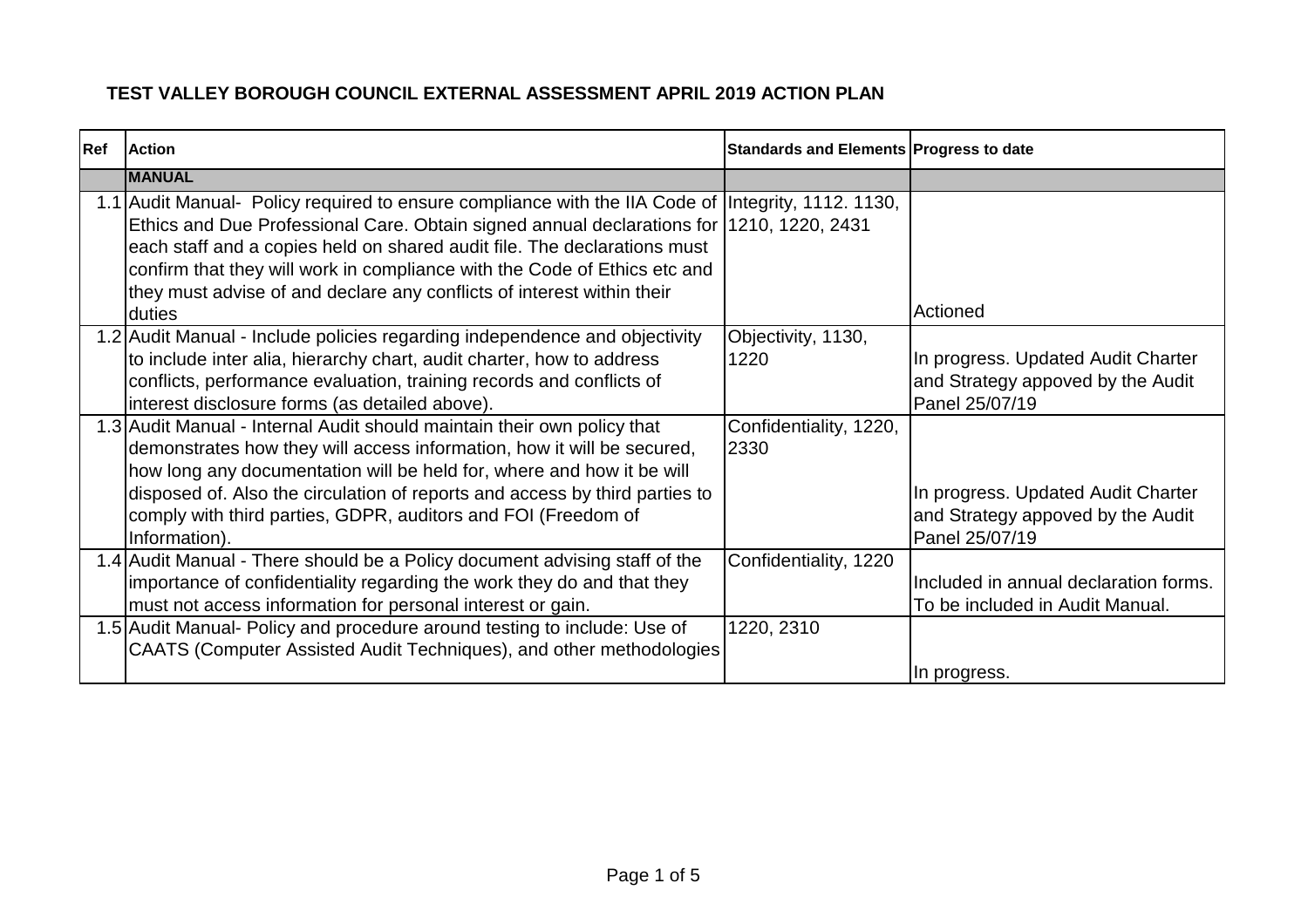| Ref | <b>Action</b>                                                                                                                                                                                                                                 | Standards and Elements Progress to date              |             |
|-----|-----------------------------------------------------------------------------------------------------------------------------------------------------------------------------------------------------------------------------------------------|------------------------------------------------------|-------------|
|     | 1.6 Audit Manual - Procedures for all audit procesess. Include procedures<br>around pre- audit process to include original research and reviews of<br>matrices and how evidenced and risk evaluated against - ACRES-                          | 1210, 1220, 1311,<br>2040, 2110, 2130,<br>2210, 2220 |             |
|     | Achievement of the organisations strategic objectives, Compliance with<br>laws, regulations, policies, procedures and contracts, Reliability and<br>integrity of financial and operational information, Effectiveness and                     |                                                      |             |
|     | efficiency of operations and programmes and Safeguarding of assets.<br>Compile Internal audit policies and procedures relating to audit<br>processes and ensure they have been communicated to staff or they<br>have read and understood them |                                                      | In progress |
|     | <b>REPORTING</b>                                                                                                                                                                                                                              |                                                      |             |
|     | 2.1 Reporting - The Annual year end opinion report should state that<br>independence and objectivity of the Service have been maintained or                                                                                                   | Objectivity                                          |             |
|     | specify where it has not been the case as per the Charter                                                                                                                                                                                     |                                                      | Actioned    |
|     | 2.2 Reporting - Record and include a breakdown of the use of contingency<br>time in progress reports to the Audit Panel                                                                                                                       | 1100, 2020                                           | Actioned    |
|     | 2.3 Reporting - Advise The Audit Panel and Senior Officers on the use and<br>importance on the use of the wording "conforms with the International<br>Standards for the Professional Practice of Internal Auditing and                        | 1322, 2430                                           |             |
|     | specifically Conforms to the Public Sector Internal Audit Standards uk"                                                                                                                                                                       |                                                      | Actioned    |
|     | 2.4 Reporting-Report the outcomes of all assessments to Standards both<br>self and external.                                                                                                                                                  |                                                      | Actioned    |
|     | 2.5 Reporting - A reference to the Conformance with Standards and Code of 2060<br>Ethics should be referenced in all reports to Senior Management and                                                                                         |                                                      |             |
|     | The Audit Panel and on audit activity reports.<br><b>PERFORMANCE</b>                                                                                                                                                                          |                                                      | Actioned    |
|     |                                                                                                                                                                                                                                               |                                                      |             |
|     | 3.1 Performance- Personal Development Discussions (PDD's) should refer<br>to and support professional CPD requirements                                                                                                                        | Competency, 1230                                     | Actioned    |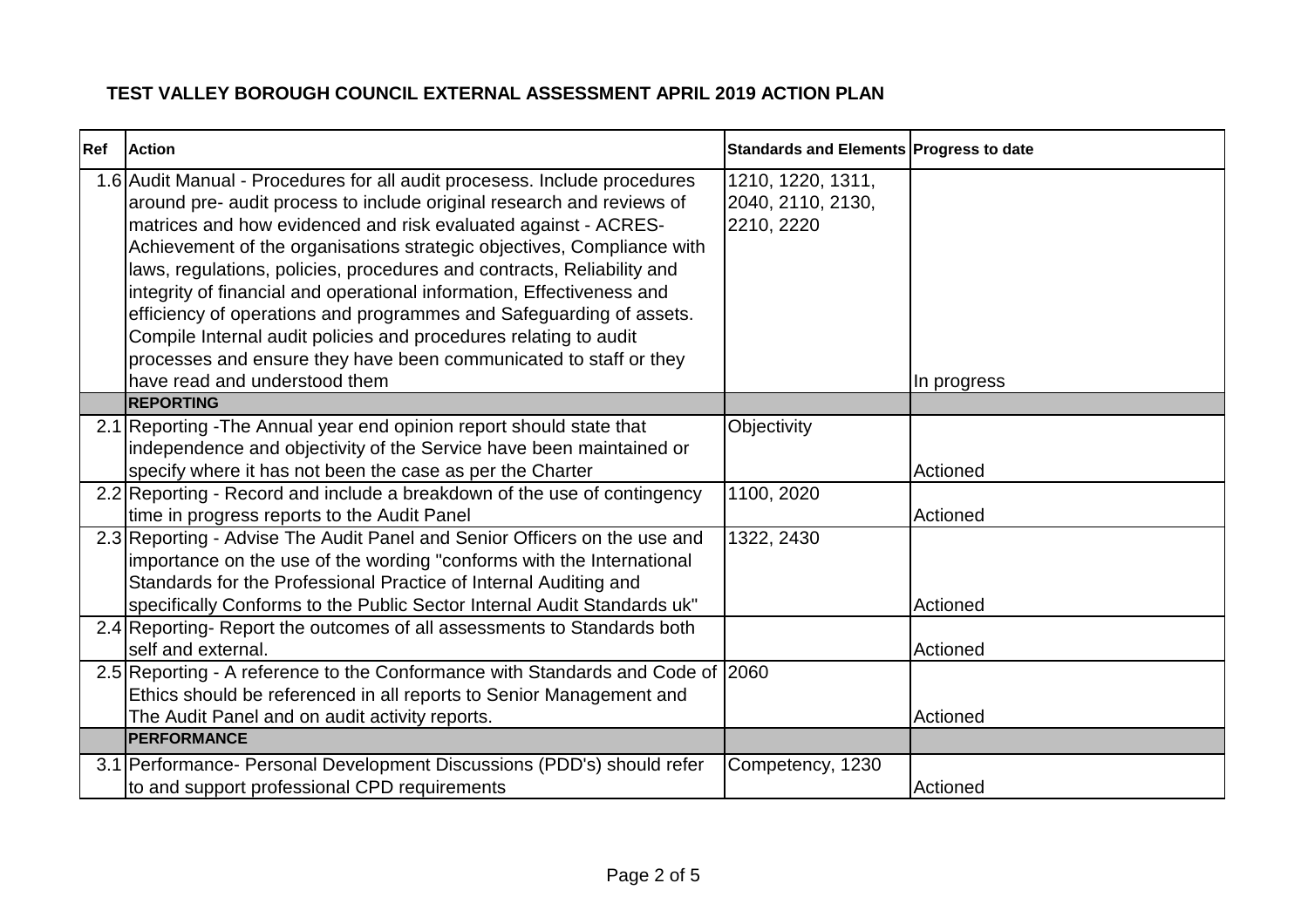| <b>Ref</b> | <b>Action</b>                                                               | Standards and Elements Progress to date |                                           |
|------------|-----------------------------------------------------------------------------|-----------------------------------------|-------------------------------------------|
|            | 3.2 Performance - The competency skills list should be reviewed and         | Competency, 1230                        |                                           |
|            | updated to include PSIAS                                                    |                                         | Actioned                                  |
|            | 3.3 Performance - Link to records of all training courses and development   | Competency, 1210                        |                                           |
|            | training received by staff.                                                 |                                         | Actioned                                  |
|            | 3.4 Performance - Feedback on the performance of the Shared Internal        | 1100                                    |                                           |
|            | Audit Manager should be sought from the direct key receipients of the       |                                         |                                           |
|            | Service such as the Lead Member of the Audit Panel, Chief Executive         |                                         |                                           |
|            | and s151 Officer to contribute to their Annual Performance Appraisal.       |                                         | <b>Currently Absent</b>                   |
|            | 3.5 Performance - Compliance with Standards should form part of the PDD     | 1220                                    |                                           |
|            | (Performance Developent Discussions)                                        |                                         | Actioned                                  |
|            | 3.6 Performance - Consider the use of other management KPI's e.g. length    | 1311, 2240, 2420                        |                                           |
|            | of time between audit engagement and final report to review timeliness      |                                         | <b>Management Key Performance</b>         |
|            | of reporting, number of drafts of same report                               |                                         | Indicators (KPI's) drafted                |
|            | <b>CHARTER AND STRATEGY</b>                                                 |                                         |                                           |
|            | 4.1 Charter- The Audit Charter should be reviewed and updated bearing in    | 1000, 2020, 2110,                       |                                           |
|            | mind the Model Internal Audit Activity Charter published by the CIIA. It    | 2120, 2440                              |                                           |
|            | should also include the nature of any assurances and define any specific    |                                         |                                           |
|            | non audit work such as contribution to the AGS, risk management             |                                         |                                           |
|            | activity and collation of work for the Audit Panel and make the             |                                         | <b>Actioned. Presented to Audit Panel</b> |
|            | requirement for the Annual Audit Opinion a KEY responsibility of the        |                                         | 25/07/19                                  |
|            | 4.2 Charter and Strategy - All references to external Audit relying on the  | 1100                                    |                                           |
|            | work of Internal audit should be removed.                                   |                                         | Actioned                                  |
|            | 4.3 Strategy- The risk assessment methodology and scoring mechanisim        | 1110, 2000, 2020                        |                                           |
|            | should be included in the Strategy showing how the audit plan is to be      |                                         |                                           |
|            | determined and level of coverage needed to achieve the Annual Audit         |                                         | Actioned in strategy, yet to be put in    |
|            | Opinion as required by the Charter                                          |                                         | practice                                  |
|            | 4.4 Charter- The Charter should detail how Conflict of Interest Disclosures | 1120, 1130                              | Actioned. Presented to Audit Panel        |
|            | will be managed.                                                            |                                         | 25/07/19                                  |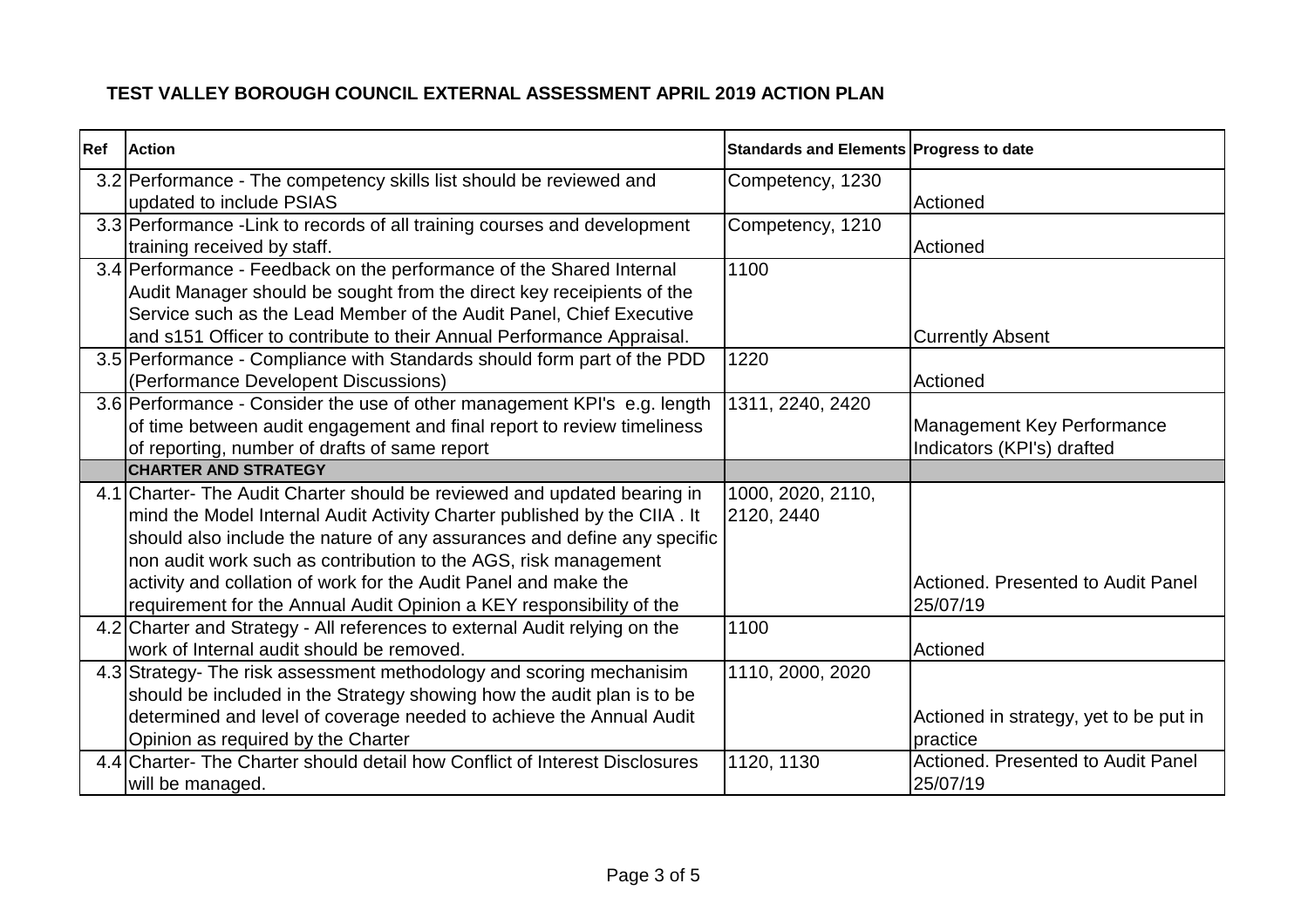| Ref | <b>Action</b>                                                                                   | Standards and Elements Progress to date |                                                |
|-----|-------------------------------------------------------------------------------------------------|-----------------------------------------|------------------------------------------------|
|     | 4.5 Strategy - Include a training Strategy in the Audit Strategy (or as a<br>separate document) | 1210                                    | Actioned. Presented to Audit Panel<br>25/07/19 |
|     | 4.6 Charter-Include the basis for the Annual Audit Opinion and detail the                       | 2010, 2450                              |                                                |
|     | process for the review of the Audit Plan and any changes made due to                            |                                         | Actioned. Presented to Audit Panel             |
|     | changes in priority, risk, resources.                                                           |                                         | 25/07/19                                       |
|     | 4.7 Charter - The reference to the Head of Finance re Audit Planning in the                     | 2010                                    | Actioned. Presented to Audit Panel             |
|     | Charter needs to be amended to Shared Internal Audit Manager                                    |                                         | 25/07/19                                       |
|     | 4.8 The Strategy should include an allowance for follow-up reviews                              | 2500                                    | Actioned. Presented to Audit Panel<br>25/07/19 |
|     | <b>UNIVERSE AND PLAN</b>                                                                        |                                         |                                                |
|     | 5.1 Universe and Plan-Review the Universe to ensure all major areas of                          | 1100, 2010, 2110                        |                                                |
|     | activity and risk are up to date and Include the reviews of ethics related                      |                                         |                                                |
|     | objectives, programmes and activities (such as code of conduct, counter                         |                                         |                                                |
|     | fraud and corruption etc), levels of authority and responsibility                               |                                         |                                                |
|     | (delegations), performance audits and corporate governance framework                            |                                         | Review and methodology complete.               |
|     | in the Audit Plan and Universe                                                                  |                                         | To be actioned for 2020/21 Audit Plan          |
|     | 5.2 Universe and Plan- Continue to develop assurance from other providers                       | 2050                                    | To be actioned as part of audit                |
|     | to assist with Planning.                                                                        |                                         | planning for 2020/21                           |
|     | QUALITY ASSURANCE IMPROVEMENT PROGRAMME (QAIP)                                                  |                                         |                                                |
|     | 6.1 QAIP- Review supervision and include supervisory checks ensure                              | 1220, 2340, 2440                        |                                                |
|     | compliance with the Standards, include Principal Auditor seeing all final                       |                                         |                                                |
|     | reports                                                                                         |                                         | Actioned                                       |
|     | 6.2 QAIP- Assessments both Internal and External should be performed as                         | 1220                                    | To be undertaken annually (next due            |
|     | part of continuous improvement                                                                  |                                         | March 2020)                                    |
|     | 6.3 QAIP- Reviewing and documenting the Audit process should be                                 | 1220                                    |                                                |
|     | performed as part of QAIP                                                                       |                                         | In development                                 |